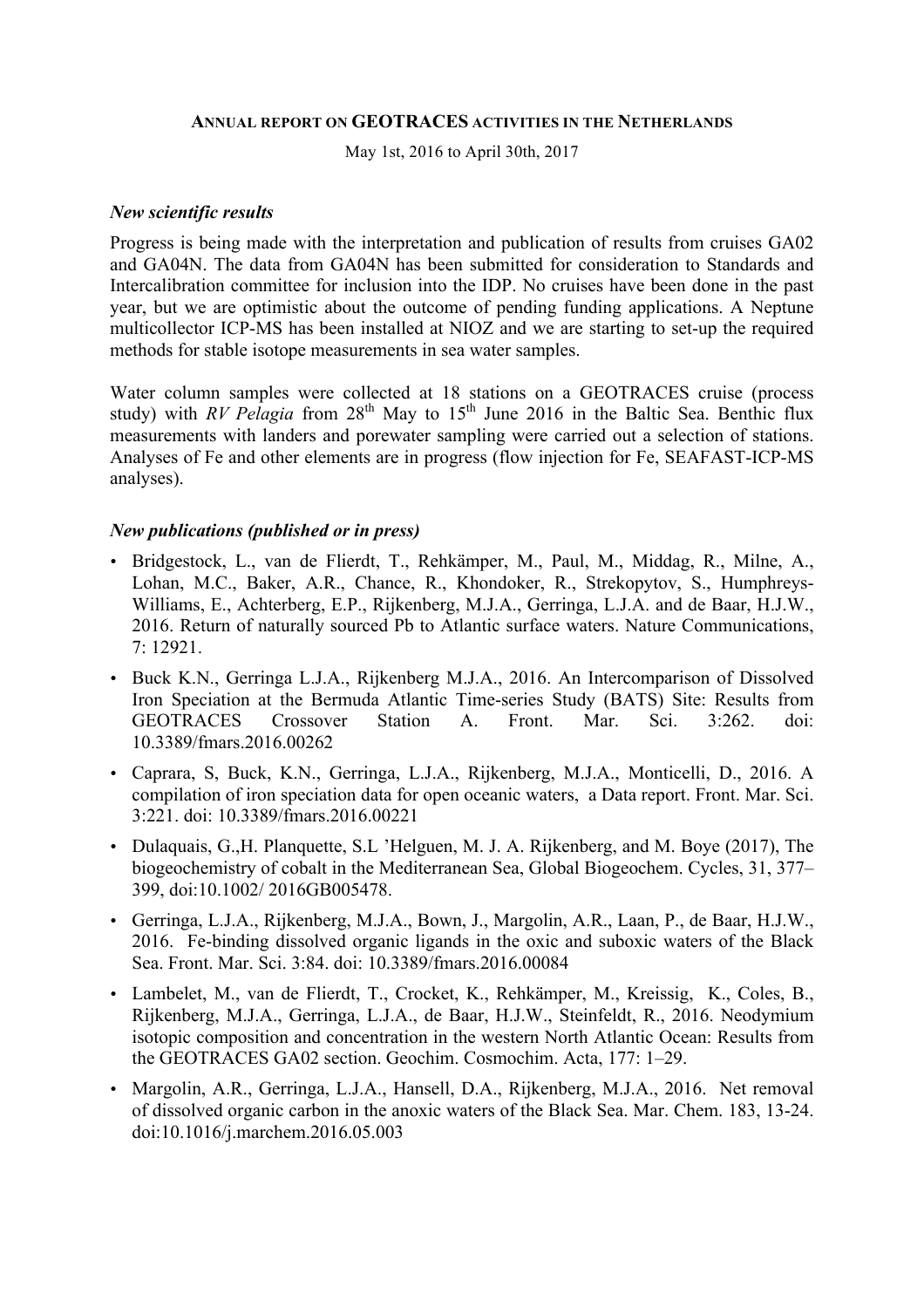- Rolison, J.M., Stirling, C.H., Middag, R., Rijkenberg, M.J.A., 2017. Uranium stable isotope fractionation in the Black Sea: Modern calibration of the 238U/235U paleo-redox proxy. Geochimica et Cosmochimica Acta 203: 69-88.
- van Hulten, M., Middag, R., Dutay, J.C., de Baar, H., Roy-Barman, M., Gehlen, M., Tagliabue, A. and Sterl, A., 2017. Manganese in the west Atlantic Ocean in the context of the first global ocean circulation model of manganese. Biogeosciences, 14(5): 1123-1152
- Vance, D., Little, S.H., Archer, C., Cameron, V., Andersen, M., Rijkenberg, M.J.A., Lyons, T.W., 2016. The oceanic budgets of nickel and zinc isotopes: the importance of sulphidic environments as illustrated by the Black Sea. Philosophical Transactions of the Royal Society A. issue 2081, article ID 20150284
- Vance, D., Little, S.H., de Souza, G.F., Khatiwala, S., Lohan, M.C., Middag., R., 2017 Silicon and zinc biogeochemical cycles coupled through the Southern Ocean. Nature Geoscience, DOI: 10.1038/NGEO2890
- Xie, R.C., Galer, S.J.G., Abouchamie, W., Rijkenberg, M.J.A., de Baar, H.J.W., de Jong, J., Andreae, M.O., submitted. Non-Rayleigh control of upper ocean Cd isotope fractionation in the western South Atlantic. (submitted)
- Dijkstra, N., Kraal, P, Seguret, M.J.M., Gonzalez, S., Rijkenberg, M.J.A., Slomp, C.P. submitted. Phosphorus dynamics in and below the redoxcline in the Black Sea and implications for phosphorus burial. (submitted)

# *Cruises*

• Baltic Sea cruise,  $RV$  Pelagia,  $28<sup>th</sup>$  May to  $15<sup>th</sup>$  June 2016: Nynashamn (Sweden) - Texel (Netherlands).

# *New projects and/or funding*

• 'Iron limitation and viral lysis, phytoplankton caught between a rock and a hard place'. Project funded in the Netherlands polar Programme. PI's Rob Middag and Corina Brussaard.

# *PhD theses*

• Dijkstra, N. 2017. Phosphorus dynamics in the Black Sea and Baltic Sea. Utrecht Studies in Earth Sciences 126. 197p.

#### *Meetings*

- Prof. de Baar attended the 2016 GEOTRACES Steering Committee Meeting on behalf of the Dutch GEOTRACES programme.
- Dr. Middag attended the GESAMP workshop 'Changing Atmospheric Acidity and the Oceanic Solubility of Nutrients', held at the University of East Anglia, Norwich, United Kingdom from February 27 through March 2, 2017.